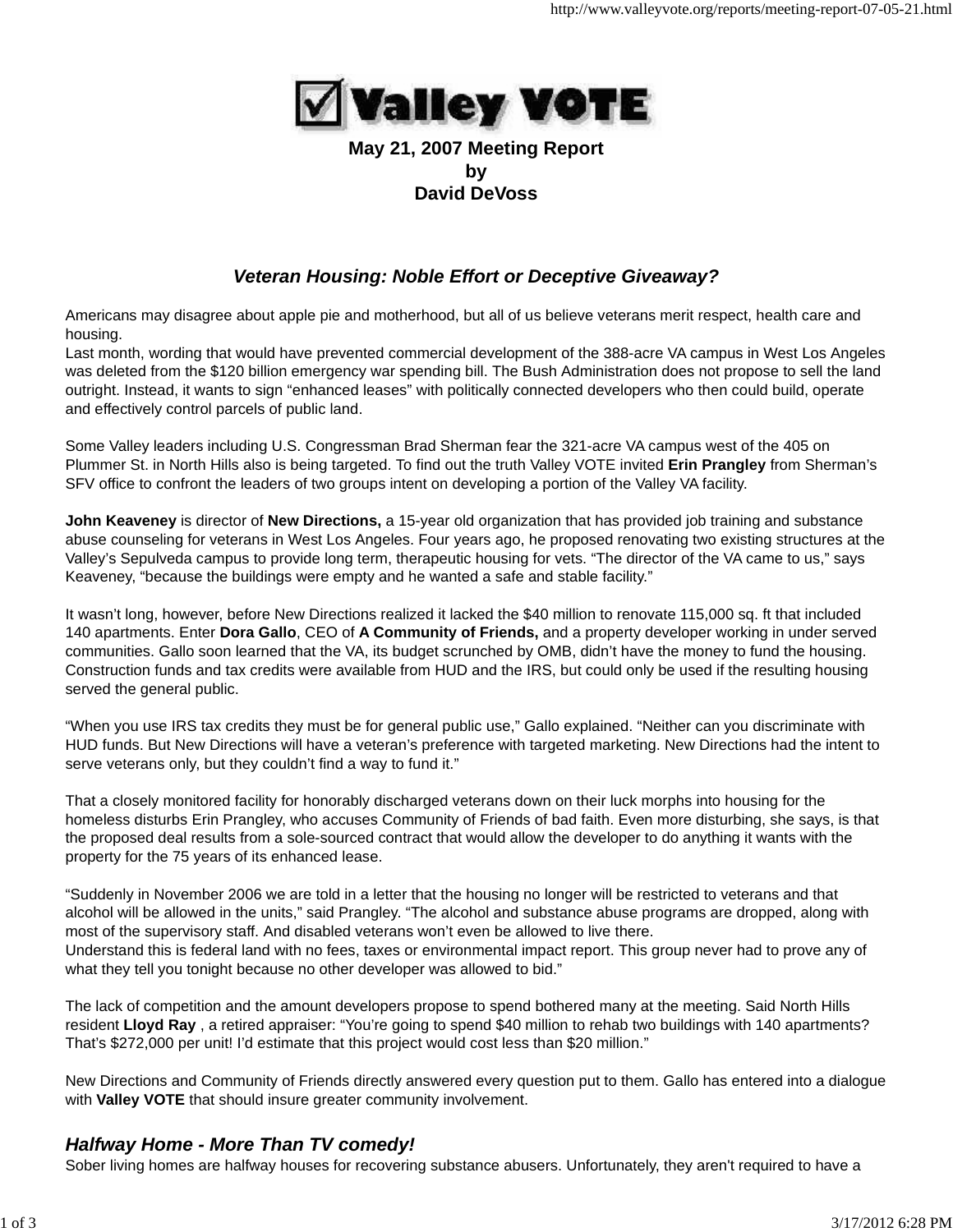state license or undergo municipal oversight, at least in Los Angeles. Valley resident John Hegedes says these homes are increasing because of Proposition 36, the Crime Prevention Act of 2000, that allows nonviolent drug offenders to avoid prison if they agree to supervised rehabilitation. Some of the facilities are strictly monitored, says Hegedes, but others are not. Often these unlicensed facilities shelter 12 to 18 people, some of whom are parolees. Riverside requires sober living facilities to be identified and restricts their location and number of people they can shelter. Hegedes says Los Angeles should do the same. For additional information on this topic contact Hegedes at ihegedes@dslextreme.com.

#### *Double Jeopardy?*

Under current law, if the owner of a Los Angeles rent controlled apartment building wants to stop renting his units and go out of that business, a relocation assistance fee of up to \$17,080 has to be paid to the vacating tenant(s) from each unit. The fee must be assessed even if the owner's purpose is to clear the building in order to build new units. Under the current guideline, any new units that become rentals during the next five years also are subject to rent restrictions. This amounts to double jeopardy, says Valley VOTE treasurer **Vic Viereck**.

But, help is coming. In June of 2008 the public will finally be able to vote to protect their property rights against government seizure. "The California Property Owners & Farmland Protection Act," which will be a state Constitutional Amendment, will protect property owners from Eminent Domain seizures for the purpose of transferring property from one private owner to another. Eminent Domain acquisitions for freeways, parks, and schools would be exempted. Subject to paperwork being submitted, the petitions will soon be issued. "I look forward to collecting signatures and voting yes" says Viereck

Californians for Property Rights Protection is a coalition of homeowners, family farmers, small business owners, and other property owners (small and large) led by the Howard Jarvis Taxpayers Association, California Farm bureau Federation, and the California Alliance to Protect Private Property Rights.

#### *Prognosis: Continued Noise*

At the recent LAX-Community Noise Roundtable, Valley VOTE's **Denny Schneider** learned that the new noise monitoring system implementation schedule for LAX, Van Nuys, and Ontario airports is about nine months to a year behind. The improved system will enable everyone to review noise impact information on-line for areas extending beyond the traditional "impacted" level of 65 CNEL.

A recent court case on fees charged to airlines at LAX found Los Angeles World Airports in violation of existing leases. In the court rebuke of LAWA it noted that their financial records did not substantiate the new, unilaterally imposed fee increases. Final action by the Department of Transportation is required to remove them, however. LAWA had stated two reasons for the lease restructuring; recovery of unreimbursed security costs and ability to restore LAWA control of gate assignments for several of the terminals where long term leases prohibited their interference. The latter is most important and disappointing because it would have allowed us to hold LAWA responsible for the imbalance of gate usage that causes congestion in the Central Terminal Areas. Right now there is a mix of responsibilities so that no one is truly accountable.

## *Evaluating Neighborhood Councils*

The City charter was revised to create neighborhood councils with the understanding that their performance be reviewed after seven years. A review commission has been meeting since last July reports Valley VOTE's **Polly Ward.** In late June of this year the commission will issue a preliminary set of recommendations for review and comment by the public. A public hearing in the South Valley will be held on June 30,2007 and one in the North Valley on July 17,2007. At the time of our meeting the locations of these two meetings was undecided. Persons should attend the June 18 Valley VOTE meeting to learn where the meetings will occur or go to the Neighborhood Council Review Commission (NCRC) Web site at **www.ncrcla.org.**

## *Is One Way the Right Way?*

One way streets. " Would they work for the San Fernando Valley?" asks **Bart Reed**, a Valley VOTE member and the Executive Director of *The Transit Coalition* , "The problem is it costs \$35 million per intersection (to change traffic flow) and we have 500 intersections in the Valley," says Reed. One-way streets work best when they are one block apart like in downtown Los Angeles. Main streets on the Valley grid are one-half mile apart. "This means that a driver on Vanowen wanting to stop at a store on Sherman Way would have to circle around through residential areas creating even more traffic," he says. One solution might be to create a bus lane going the opposite direction on a one-way street, but then you lose parking on the side of the road that has the bus lane.